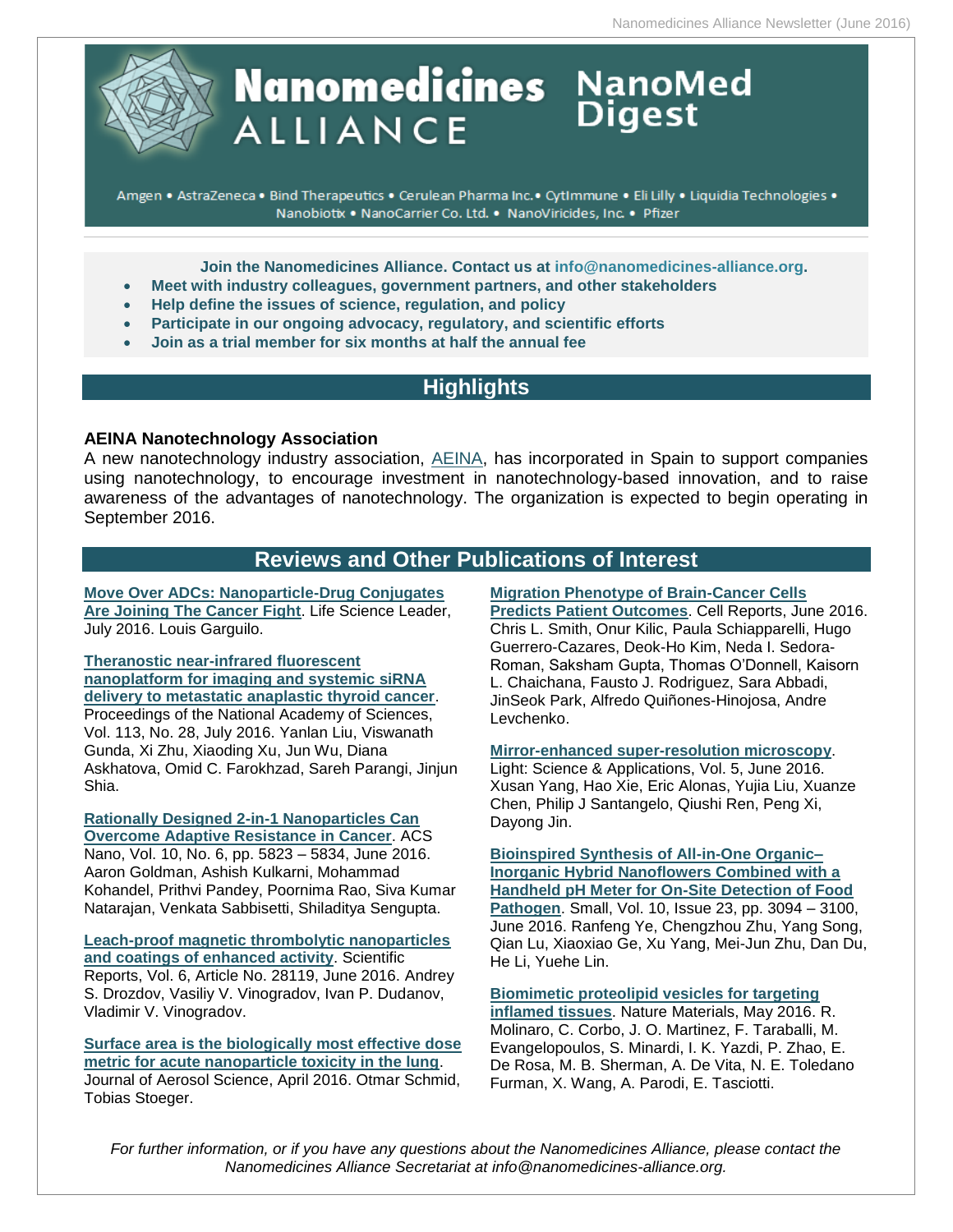# *Nanomedicines Alliance Newsletter* **June 2016**

# **[A pH-activatable nanoparticle with signal-](http://www.nature.com/nnano/journal/vaop/ncurrent/full/nnano.2016.72.html)**

**[amplification capabilities for non-invasive imaging](http://www.nature.com/nnano/journal/vaop/ncurrent/full/nnano.2016.72.html)  [of tumour malignancy](http://www.nature.com/nnano/journal/vaop/ncurrent/full/nnano.2016.72.html)**. Nature Nanotechnology, May 2016. Peng Mi, Daisuke Kokuryo, Horacio Cabral, Hailiang Wu, Yasuko Terada, Tsuneo Saga, Ichio Aoki, Nobuhiro Nishiyama, Kazunori Kataoka.

**[In Vivo Self-Powered Wireless Cardiac Monitoring](http://pubs.acs.org/doi/abs/10.1021/acsnano.6b02693)  [via Implantable Triboelectric Nanogenerator](http://pubs.acs.org/doi/abs/10.1021/acsnano.6b02693)**. ACS Nano, June 2016. Qiang Zheng, Hao Zhang, Bojing Shi, Xiang Xue, Zhuo Liu, Yiming Jin, Ye Ma, Yang Zou, Xinxin Wang, Zhao An, Wei Tang, Wei Zhang, Fan Yang, Yang Liu, Xilong Lang, Zhiyun Xu, Zhou Li, Zhong Lin Wang.

**[RNAi targeting multiple cell adhesion molecules](http://stm.sciencemag.org/content/8/342/342ra80)  [reduces immune cell recruitment and vascular](http://stm.sciencemag.org/content/8/342/342ra80)  [inflammation after myocardial infarction](http://stm.sciencemag.org/content/8/342/342ra80)**. Science Translational Medicine, Vol. 8, Issue 342, June 2016. Hendrik B. Sager, Partha Dutta, James E. Dahlman, Maarten Hulsmans, Gabriel Courties, Yuan Sun, Timo Heidt, Claudio Vinegoni, Anna Borodovsky, Kevin Fitzgerald, Gregory R. Wojtkiewicz, Yoshiko Iwamoto, Benoit Tricot, Omar F. Khan, Kevin J. Kauffman, Yiping Xing, Taylor E. Shaw, Peter Libby, Robert Langer, Ralph Weissleder, Filip K. Swirski, Daniel G. Anderson, Matthias Nahrendorf.

# **Conferences and Workshops**

**[FDA Global Summit on Regulatory Science:](http://www.fda.gov/AboutFDA/CentersOffices/OC/OfficeofScientificandMedicalPrograms/NCTR/WhatWeDo/ucm488022.htm)  [Nanotechnology Standards and Applications,](http://www.fda.gov/AboutFDA/CentersOffices/OC/OfficeofScientificandMedicalPrograms/NCTR/WhatWeDo/ucm488022.htm) 7 – 9 September 2016, Bethesda, MD**

### **[Bioelectronic Medicine –](http://www.nyas.org/Events/Detail.aspx?cid=232a2344-a1dd-461c-bcad-e857cbb6763b) Technology Targeting [Molecular Mechanisms,](http://www.nyas.org/Events/Detail.aspx?cid=232a2344-a1dd-461c-bcad-e857cbb6763b) 21 – 23 September 2016,**

### **New York, NY**

Defining circuits Cell biology and cancer Molecular sensing Clinical updates Brain interfaces

#### **[Summer School of International Society for](http://nanomedicine.or.kr/bbs/board.php?bo_table=notice&wr_id=29&page=2)  [Nanomedicine,](http://nanomedicine.or.kr/bbs/board.php?bo_table=notice&wr_id=29&page=2) 26 – 28 September 2016, Seoul, South Korea**

In vivo targeting Clinical translation of in vitro diagnostics

# **[International Conference on Nanomedicine and](http://premc.org/iconan2016/)**

**[Nanobiotechnology,](http://premc.org/iconan2016/) 28 – 30 September 2016,** 

# **Paris, France**

Targeted drug delivery and nanocarriers Nanomedicine for cancer diagnosis & therapy Biological & medical nanodevices and biosensors Tissue engineering and regenerative nanomedicine

Toxicology and risk assessment of nanomedicine systems

# **[Applied Pharmaceutical Nanotechnology,](http://www.bostonsociety.org/APN/) 19**

**October 2016, Cambridge, MA** Nanotechnology and Diagnostics Theranostics and Personalized Medicine Nanotechnology and Immunotherapy FDA / Regulatory Guidance Nanotechnology in Preclinical and Clinical Development

# **[International Conference for Nanotechnology in](http://www.nanomed.uk.com/topics.html)**

**[Medicine,](http://www.nanomed.uk.com/topics.html) 7 – 9 November 2016, Warsaw, Poland** Tissue engineering and biomaterial science Nanoscale tissue scaffolds Nanoscale biomaterial surface modification Enzyme responsive tissue scaffolds Guiding stem cell differentiation **Biosensors** 

# **[World Summit on Nanotechnology and](http://clytoaccess.com/world-summit-nanotechnology-and-nanomedicine-research)**

#### **[Nanomedicine Research,](http://clytoaccess.com/world-summit-nanotechnology-and-nanomedicine-research) 28 – 30 November 2016, Dubai, UAE**

Regenerative medicine **Translation** Toxicology Carbon nanotubes

# **Reference Section**

# **Nano Organizations**

[National Center for Toxicological Research](http://www.fda.gov/AboutFDA/CentersOffices/NCTR/default.htm) (NCTR) [National Nanotechnology Initiative](http://www.nano.gov/) (NNI) [Nano Science and Technology Consortium](http://www.nstc.in/) (NSTC) [Nano Science and Technology Institute](http://www.nsti.org/) (NSTI)

The [Nanotechnology Institute](http://nanotechinstitute.org/) (NTI)

*For further information, or if you have any questions about the Nanomedicines Alliance, please contact the Nanomedicines Alliance Secretariat at info@nanomedicines-alliance.org.*